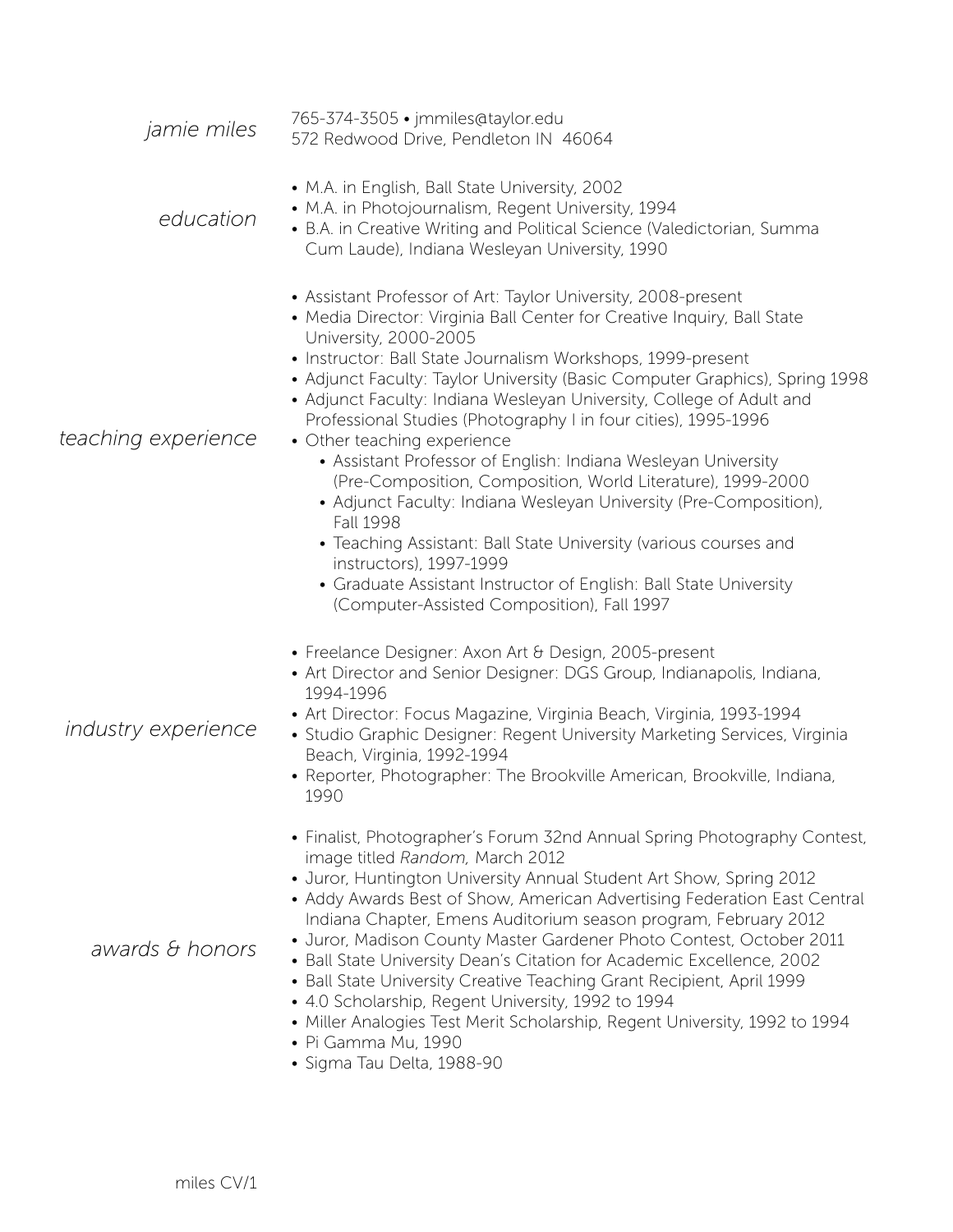- *Rites of the Mississinewa* (inkjet print), Minnetrista Cultural Center Annual Art Show, Muncie, IN, February 2012
- *Street Shoes* (inkjet print), Mackinac Island Photo Contest and Exhibition, Richard and Jane Manoogian Art Museum, Mackinac Island, MI, August 2011
- Selected Photos, Gathering Grounds Solo Exhibition, Pendleton, IN, January 2011
- *Barefoot* (series of inkjet prints), Minnetrista Cultural Center Annual Art Show, Muncie, IN, February 2011
- *Ruina Legio Fatum* and *The Bus of Cory Church of the Nazarene* (inkjet prints), Brandenberg Gallery, Olivet Nazarene University, Bourbonnais, IL, September 2010
- *Chasseur* and *Down at the Power Plant* (inkjet prints), Minnetrista Cultural Center Annual Art Show, Muncie, IN, February 2010
- Random (inkjet print), IDEAS: Arts at the Digital Edge International Conference Exhibit, Ball State University Art Museum, Muncie, IN, November 2009
- Video
	- *Middletown Redux*: a behind-the-scenes documentary published as an ancillary DVD packaged with *The Other Side of Middletown*, AltaMira Press, 2004
	- *What Parents Need to Know*: Public service announcement DVD for the Center for Excellence of Leadership of Learning, University of Indianapolis, 2006
- Scholarly writing
	- Article: "Simulation Machines, Media Boundaries, and the Re-Expansion of Composition" in *Visual Media and the Humanities: A Pedagogy of Representation*, University of Tennessee Press, 2004
	- *Handbook: Ball Point: The Ball State University Freshman Writing Program Handbook* (chapters 9 and 10, punctuation and MLA style), Tichenor Publishing, 1997
- Other writing
	- Fiction: *Tsar Wars*, novella published by Musick Records, 2000
	- Fiction: "Breaking the Camel's Back," short story in *B.C. Magazine*, April 1996

*exhibitions*

*published works*